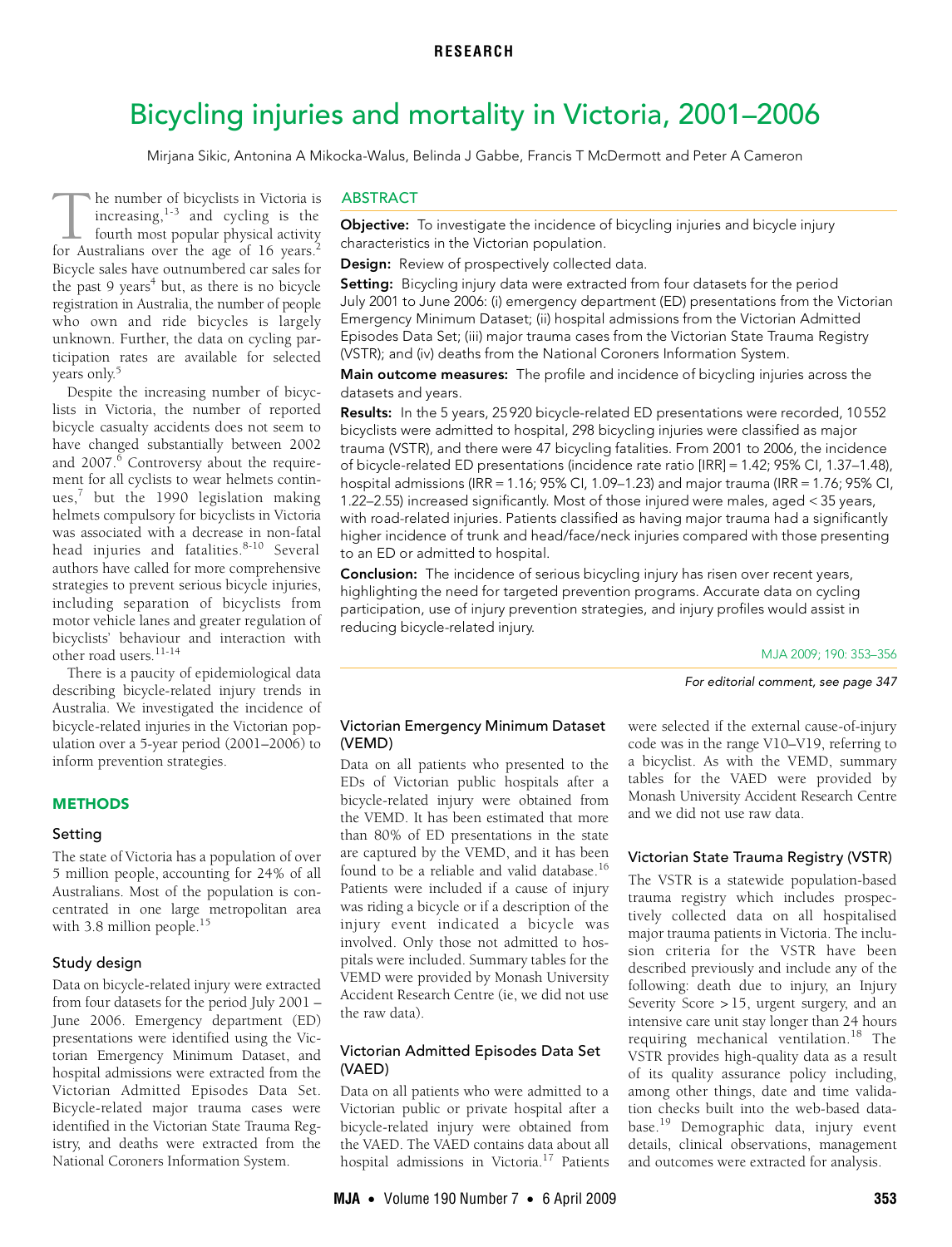# National Coroners Information System (NCIS)

Data on patients who died from a bicyclerelated injury were obtained from the NCIS. This registry contains a record of every death reported to a participating coroner in Australia. "Closed cases" (ie, those finalised by the coroner, even if some data were missing) in Victoria, when death was due to external causes and the mode of transport was a bicycle, were extracted. A cross-check between the VSTR and the NCIS ensured that deaths were only counted once.

#### Overlapping data

The VAED, the VSTR and the NCIS provide overlapping data. In the VEMD and the VAED, multiple admissions due to transfer were not able to be accounted for because of lack of a unique health system identifier.

#### Analysis

Population estimates for Victoria were obtained from the Australian Bureau of Statistics.[15](#page-3-11) Descriptive statistics were used to summarise the profiles of ED presentations, hospital admissions, major trauma cases and deaths. We reported categorical data as percentages and 95% confidence intervals (CIs). For the coroners data, exact binomial CIs were calculated because of the small sample size. Continuous data were reported as median and interquartile range. Population-based incidence rates (95% CIs) were calculated for each 12-month period, based on the total population at the end of June 2002, 2003, 2004, 2005 and 2006. A Poisson regression model was used to test for a dose–response effect of increasing incidence over the 5 years by assuming a linear increase in the logarithm of the rate with increasing years.

### Ethics approval

Ethics approval for use of the VSTR was granted by all participating institutions and the Standing Committee on Ethics in Research Involving Humans at Monash University; and access to the NCIS was approved through the ethics process of the NCIS. As mentioned, data from the VAED and the VEMD, which were obtained from the Monash University Accident Research Centre, were de-identified.

#### RESULTS

Overall, for the 5-year period, bicycle-related injuries resulted in 25 920 ED presentations

<span id="page-1-0"></span>

and 10 552 hospital admissions; and there were 298 major trauma cases and 47 bicyclerelated fatalities. Of the major trauma cases (VSTR), 18 (6%) died in hospital, whereas 19 deaths were noted by the coroners. Thus, one death was missing from the VSTR.

#### Incidence of bicycle-related injury

The incidence of bicycle-related injury increased over the 5-year period [\(Box 1\)](#page-1-0): bicycle-related ED presentations rose from 86 to 122 per 100 000 population (incidence rate ratio [IRR]= 1.42; 95% CI, 1.37–1.48; *P* < 0.001); and bicycle-related hospital admissions rose from 40 to 46 per 100 000 population (IRR = 1.16; 95% CI, 1.09–1.23; *P* < 0.001). Data from the VSTR are consistent with this trend: bicycle-related major trauma cases increased from 1.0 per 100 000 population in 2001 to 1.5 per 100 000 population in 2006 (IRR = 1.76; 95% CI, 1.22–2.55; *P* = 0.002). A 37% rise in bicycle-related deaths was observed, although this increase in incidence was not significant (IRR = 1.58; 95% CI, 0.57–4.34; *P* = 0.375).

#### Age and sex of cyclists injured

Irrespective of the data source, most patients injured in bicycle-related incidents were male and most were aged under 35 years ([Box 2\)](#page-2-0). Bicycle fatalities were more evenly distributed across the age groups, but 55% of fatally injured cyclists were aged over 35 years.

#### Place and time of injury

Most severe injuries occurred on streets or highways, but almost half of the less severe cases occurred elsewhere [\(Box 2\)](#page-2-0). Bicyclerelated major trauma most commonly occurred on a Sunday, and usually between

1:00 pm and 4:00 pm. Most fatal injuries occurred between 5:00 am and 8:00 am and 5:00 pm and 8:00 pm, which are peak traffic periods.

#### Body regions injured

For ED presentations and hospital admissions, the most commonly injured body region was the extremities (73% [95% CI, 72.4%–73.6%] and 58% [95% CI, 57.1%– 58.9%], respectively). Of the major trauma cases, 220 (74%) sustained multiple injuries; the most commonly injured body regions were the trunk (51%; 95% CI, 45.3%–56.7%) and head/face/neck (44%; 95% CI, 38.3%–49.7%). The percentage of trunk and head/face/neck injuries in major trauma cases was significantly higher than for ED presentations (21%; 95% CI, 20.5%– 21.5%) and hospital admissions (29%; 95% CI, 28.1%–29.9%).

Most deaths involved a head injury (33; 70%), and 22 cyclists (47%) sustained multiple injuries; in 19 cases (40%) data regarding injuries were incomplete. Of the 47 fatalities referred to the coroner, 20 bicyclists (42%) wore helmets, three (6%) wore helmets and reflective clothing, and seven (15%) did not wear a helmet, but one of the seven without helmets wore reflective clothing. For 17 cases (36%), the report was incomplete with respect to protective equipment.

# **DISCUSSION**

Our population-based study found that ED presentations and hospital admissions for bicycle injuries increased significantly from 2001 to 2006. There was also a marked increase in cyclists sustaining major trauma. Our findings of an average of about 5200 ED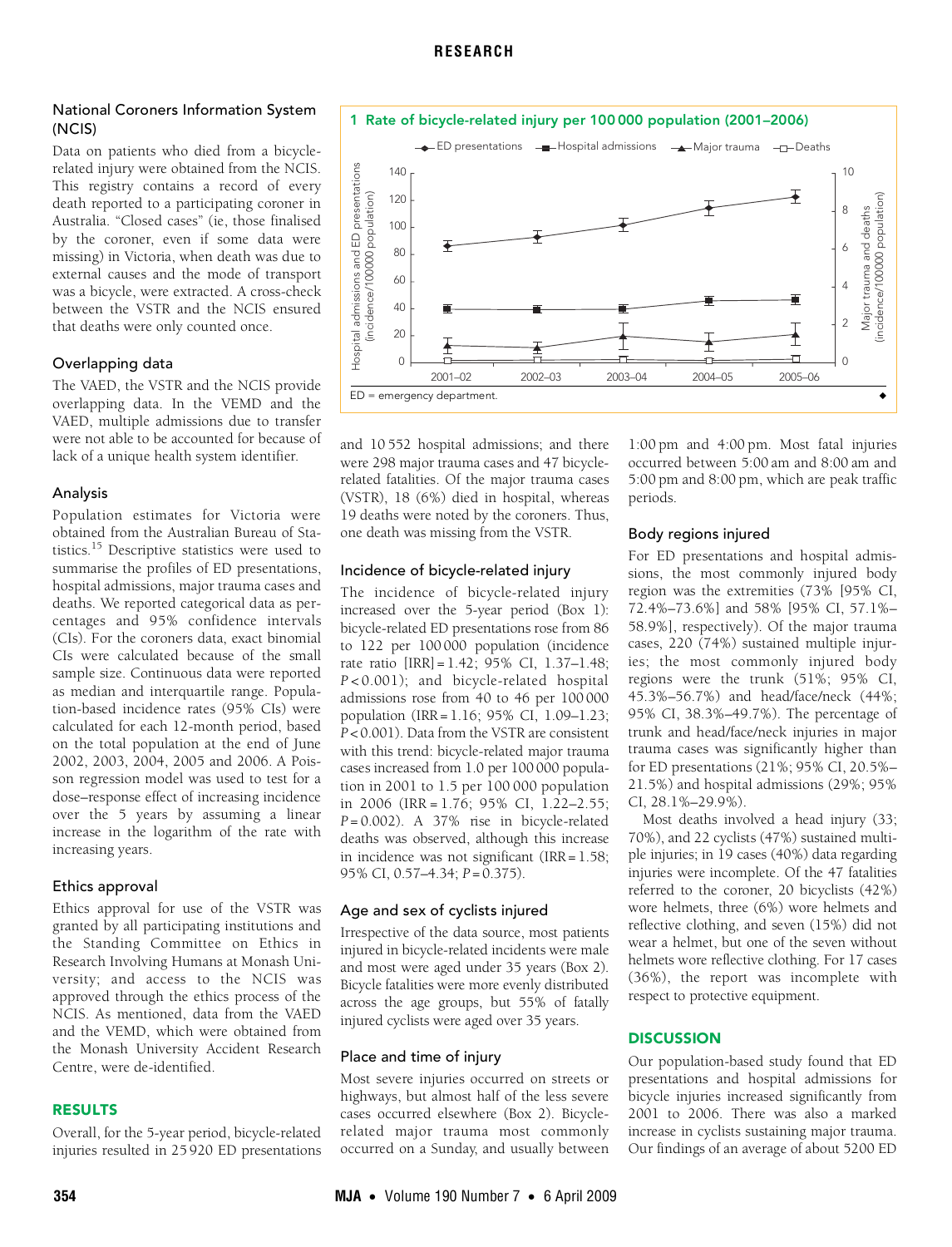<span id="page-2-0"></span>

|                              | Emergency department<br>$(VEMD)$ (n = 25 920) | Hospital admissions (VAED)<br>$(n = 10552)$ | Major trauma (VSTR)<br>$(n = 298)$ | Coroners reports (NCIS)<br>$(n = 47)$ |
|------------------------------|-----------------------------------------------|---------------------------------------------|------------------------------------|---------------------------------------|
| Sex                          |                                               |                                             |                                    |                                       |
| Male                         | 77% (76.5%-77.5%)                             | 80% (79.2%-80.8%)                           | 88% (84.3%-91.7%)                  | 89% (76.9%-96.4%)                     |
| Age                          |                                               |                                             |                                    |                                       |
| $<$ 15 years                 | 46% (45.4%-46.6%)                             | 37% (36.1%-37.9%)                           | 19% (14.4%-23.5%)                  | 15% (6.2%-28.3%)                      |
| $15-24$ years                | 21% (20.5%-21.5%)                             | 18% (17.3%-18.7%)                           | 22% (17.3%-26.7%)                  | 13% (4.8%-25.7%)                      |
| 25-34 years                  | 15% (14.6%-15.4%)                             | 15% (14.3%-15.7%)                           | 17% (12.7%-21.3%)                  | 17% (7.6%-30.8%)                      |
| 35-44 years                  | 9% (8.7%-9.3%)                                | 12% (11.4%-12.6%)                           | 11% (7.4%-14.6%)                   | 15% (6.2%-28.3%)                      |
| $45-54$ years                | 5% (4.7%-5.3%)                                | 10% (9.4%-10.6%)                            | 17% (12.7%-21.3%)                  | 15% (6.2%-28.3%)                      |
| 55-64 years                  | 2.6% (2.4%-2.8%)                              | 5% (4.6%-5.4%)                              | 8% (4.9%-11.1%)                    | 13% (4.8%-25.7%)                      |
| 65-74 years                  | 1% (0.9%-1.1%)                                | 2% (1.7%-2.3%)                              | 5% (2.5%-7.5%)                     | 8% (2.4%-20.4%)                       |
| $75+$ years                  | $0.4\%$ (0.3%-0.5%)                           | 1% (0.8%-1.2%)                              | 1% (0.0-2.1%)                      | 4% (0.5%-14.5%)                       |
| Place                        |                                               |                                             |                                    |                                       |
| Home                         | 20% (19.5%-20.5%)                             | 3% (2.7%-3.3%)                              | 3% (1.0%-5.0%)                     |                                       |
| Athletic or sports area      | 3% (2.8%-3.2%)                                | 4% (3.6%-4.4%)                              | 4% (1.7%-6.3%)                     | 5% (0.6%-15.8%)*                      |
| Street or highway            | 51% (50.4%-51.6%)                             | 41% (40.1%-41.9%)                           | 82% (77.5%-86.5%)                  | 95% (84.2%-99.4%)*                    |
| Place of recreation          | 10% (9.6%-10.4%)                              |                                             | 5% (2.4%-7.6%)                     |                                       |
| Other specified              | 9% (8.7%-9.3%)                                | $6\%$ (5.5%-6.5%)                           | 6% (3.2%-8.8%)                     |                                       |
| Unspecified place            | 7% (6.7%-7.3%)                                | 46% (45.0%-47.0%)                           |                                    |                                       |
| Activity                     |                                               |                                             |                                    |                                       |
| Sport/active recreation      | 7% (6.7%-7.3%)                                | 34% (33.1%-34.9%)                           | 26% (20.6%-31.4%)                  |                                       |
| Leisure                      | 71% (70.4%-71.6%)                             | 4% (3.6%-4.4%)                              | 41% (35.0%-47.0%)                  |                                       |
| Other specified <sup>†</sup> | 14% (13.6%-14.4%)                             | 25% (24.2%-25.8%)                           | 33% (27.2%-38.8%)                  |                                       |
| Unspecified activity         | 8% (7.7%-8.3%)                                | 37% (36.1%-37.9%)                           |                                    |                                       |

VEMD = Victorian Emergency Minimum Dataset. VAED = Victorian Admitted Episodes Data Set. VSTR = Victorian State Trauma Registry. NCIS = National Coroners Information System. \* Percentages were calculated for the 43 cases with available data. † "Other specified" includes: vital activity, resting, sleeping or eating; being nursed, cared for, education; working for income; other work; as well as many other smaller groups.

presentations a year for bicycle injuries (just over half from road collisions), contrasts with Victoria's probably under-reported road-crash data, showing about 1200 bicycle casualty accidents per year.<sup>[6](#page-3-5)</sup> On the other hand, our use of hospital-based data, excluding injuries treated by general practitioners, may have underestimated the burden of bicycle injuries.

Consistent with previous reports, $^{11,20,21}$  $^{11,20,21}$  $^{11,20,21}$  $^{11,20,21}$  $^{11,20,21}$  $^{11,20,21}$ injured bicycle riders were predominantly young men, but the relative burden of major trauma cases and fatalities seemed to increase with age. In the major trauma and fatality groups, head injuries were the most common injury, consistent with previous studies.[12,](#page-3-19)[19,](#page-3-14)[20](#page-3-17),[22](#page-3-20)

Wearing an approved safety helmet substantially reduces the risk of serious head injury in cyclists who fall or are involved in collisions with motor vehicles.<sup>[10](#page-3-8),[12,](#page-3-19)23</sup> A prospective study of 1710 bicycle casualties in Victoria, 1987–1989, before the introduction of compulsory helmet wearing, found that the 21% wearing an approved helmet had overall at least a 39% reduced risk of head injury and significantly less frequent severe head injuries.<sup>10</sup> Recent anecdotal evidence suggests less compliance with helmet laws. However, of the 30 cyclists with a fatal injury for whom coronial data were available, 23 (77%) wore a helmet, a proportion consistent with a 1994 Victorian survey of helmet wearing.<sup>[8](#page-3-7)</sup> Updated statistics on helmet-law compliance are needed. Injuries to the extremities, although not life-threatening, were common among ED and hospital presentations and often involved long-term morbidity, $24$  so strategies to target these injuries are also needed.

Most serious injuries occur on streets or highways.[25](#page-3-15) Separation of bicyclists from cars results in fewer injuries.<sup>11,[13,](#page-3-23)[14](#page-3-10)</sup> Our study presents data on when (VSTR) and where (all datasets) most collisions occurred, and could be used as a guide to where designated bicycle paths should be provided, and then their utility and impact on cyclists' safety could be monitored. However, geographical, economic (and political) considerations often hinder provision of cycle paths. An alternative solution — restricting access for bicycle riders to major roads with highspeed vehicles, especially in peak periods may not be well received by cyclists.

Research is needed on alcohol use by cyclists[.11](#page-3-9),[21](#page-3-18) Davidson found that over 60% of cyclists injured at night had consumed alcohol.[11](#page-3-9) As bicycle-related crashes may not always be reported to police,  $26,27$  $26,27$  bloodalcohol tests may not be performed and the role of alcohol use in accidents ignored.

There is a need for greater community awareness of cyclists. Motorists need to be educated about safely sharing the road, and cyclists informed about potentially risky behaviours. The numerous bike organisations across Victoria could convey messages to their members, but bicyclists most at risk may not be members of these organisations. Indeed, most bicyclists are involved in nonorganised cycling activities.[5](#page-3-4)

As 55% of the fatally injured cyclists were aged over 35 years, education and prevention strategies should target this age group.